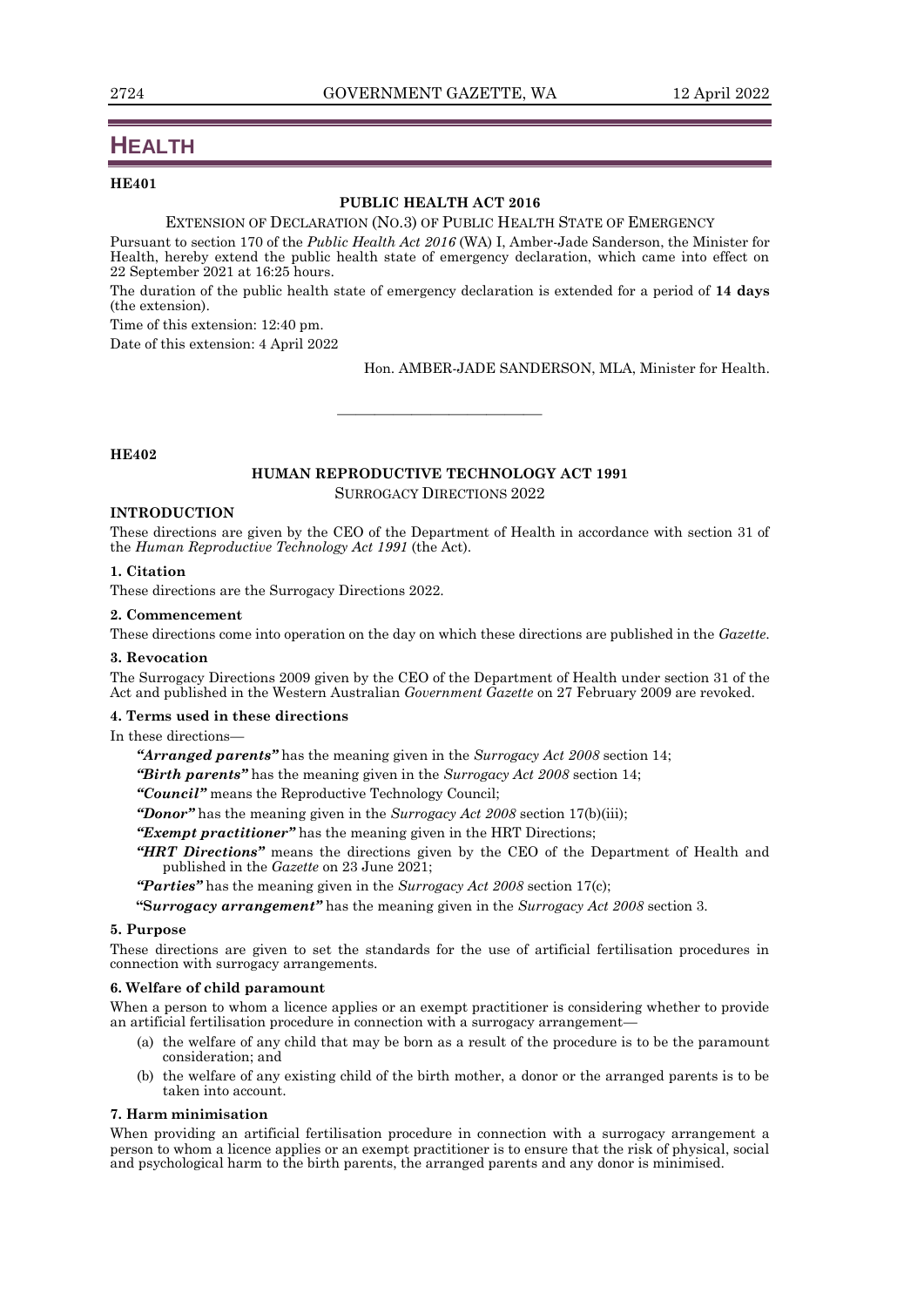#### **8. Clinic surrogacy coordinator**

(1) Each licensee who offers, whether by advertising or any other means, to provide reproductive technology treatment in connection with a surrogacy arrangement is to nominate a person to carry out the role of clinic surrogacy coordinator.

(2) The role of the clinic surrogacy coordinator is to—

- (a) be the primary contact point for persons who have inquiries about surrogacy arrangements; and
- (b) ensure that prospective parties to a surrogacy arrangement are given information referred to in direction 10; and
- (c) coordinate the assessment processes and counselling in connection with a surrogacy arrangement; and
- (d) assist parties in making an application to the Council for the approval of a surrogacy arrangement; and
- (e) coordinate the provision of ongoing counselling and support referred to in direction 12; and
- (f) facilitate counselling referred to in direction 13.

(3) A clinic surrogacy coordinator is to be available at the licensed premises during normal business hours.

#### **9. Role of clinic in introducing parties to surrogacy arrangement**

(1) A licensee is not to actively recruit a woman to be a birth mother.

(2) A licensee may arrange for a woman who has approached the licensee offering to be a birth mother to be introduced to prospective arranged parents.

#### **10. Information to be provided**

(1) Before arranging for any assessment process in connection with a surrogacy arrangement to commence, a person to whom a licence applies or an exempt practitioner is to give each proposed party to the surrogacy arrangement information about—

- (a) the assessment process to be undertaken in connection with the surrogacy arrangement; and
- (b) the *Artificial Conception Act 1985*; and
- (c) the *Surrogacy Act 2008*; and
- (d) the rights of donors, participants and children born as a result of the surrogacy arrangement to access identifying and non-identifying information in accordance with the Act and the *Surrogacy Act 2008*; and
- (e) the medical and social implications in relation to surrogacy and for children born as a result of a surrogacy arrangement.

(2) The information referred to in subdirection (1) is to be provided by giving an oral explanation and also giving written material that has been approved by the Council.

#### **11. Consent of arranged parents**

(1) A person to whom a licence applies or an exempt practitioner is not to carry out an artificial fertilisation procedure in connection with a surrogacy arrangement unless at the time of, or immediately prior to, the carrying out of the procedure effective consent is given by the arranged parents.

(2) The consent referred to in subdirection (1) is additional to consent referred to in the HRT Directions Part 3.

#### **12. Ongoing counselling and support**

A licensee is to ensure that each party to a surrogacy arrangement for which the licensee is providing reproductive technology treatment is to have access to counselling and support services in connection with the arrangement at each of the following times-

- (a) following a decision by the Council in relation to an application for the approval of a surrogacy arrangement;
- (b) during treatment in connection with a surrogacy arrangement;
- (c) following a decision to discontinue treatment;
- (d) during any pregnancy that results from treatment;
- (e) following the miscarriage or birth of any child born in connection with a surrogacy arrangement.

## **13. Counselling requirements during any pregnancy**

If a pregnancy in connection with a surrogacy arrangement results from the use of an artificial fertilisation procedure provided by a licensee, the licensee is to make all reasonable efforts to facilitate joint counselling for the birth mother and the arranged parents at each of the following times—

- (a) 20 weeks after the beginning of a pregnancy;
- (b) 34 weeks after the beginning of a pregnancy;
- (c) within 14 days after a miscarriage or the birth of a child.